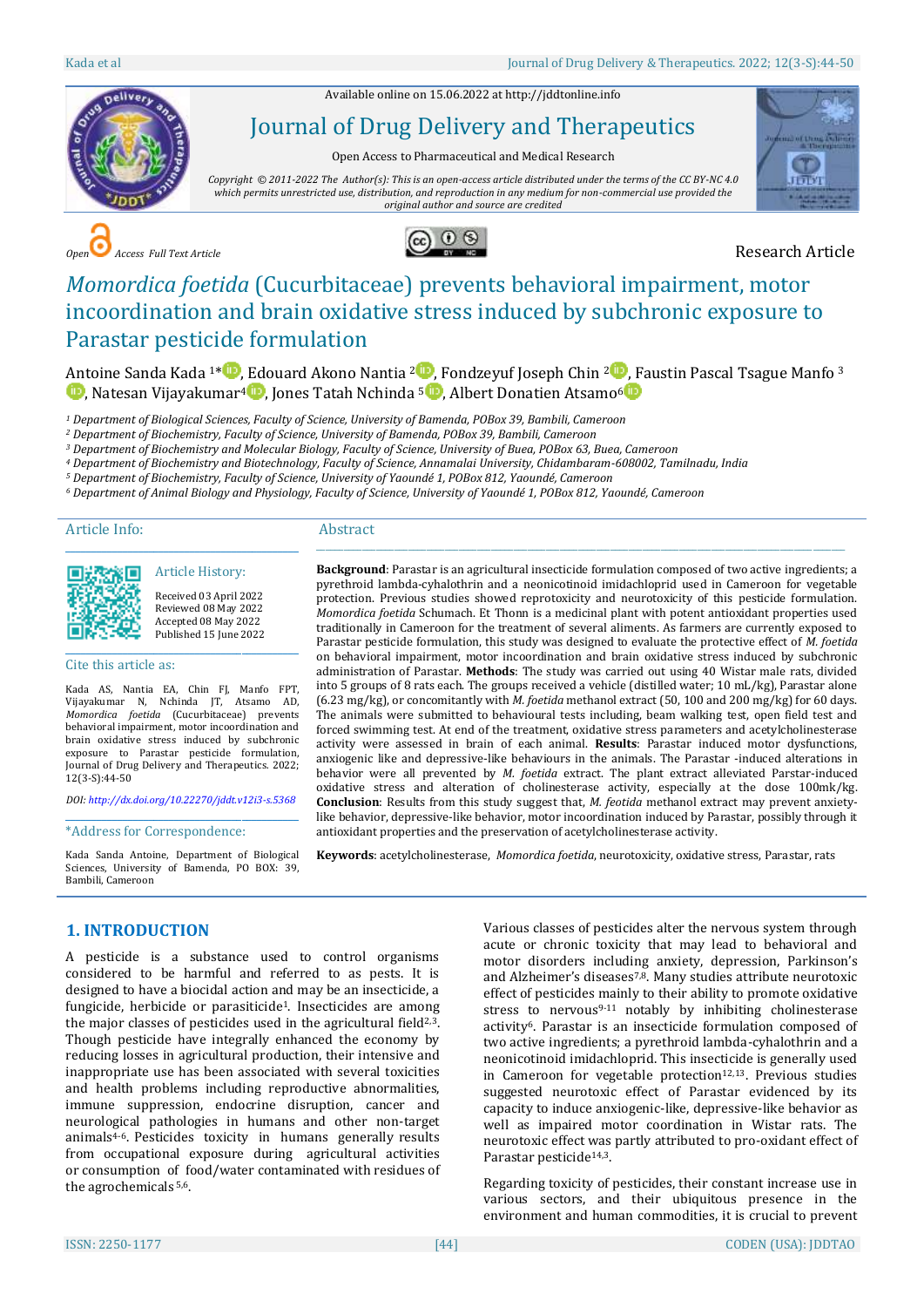pesticide toxicity on humans or to counteract their negative effects on untargeted organisms. Medicinal plants have been generally used to prevent and alleviate a wide variety of diseases empirically, including dysfunctions induced by chemical toxicity. Medicinal plants from Cameroon include *Momordica foetida* Schumach. Et Thonn (Cucurbitaceae), a perennial and widely distributed herb in tropical Africa. It is a trailing or climbing plant with simple or bifid tendrils that have both male and female flowers<sup>15</sup>. In many countries across Africa, *M. foetida* is used by local population to treat a number of diseases including hypertension, diabetes mellitus, fever, malaria, peptic ulcers, and as a purgative16,17. Curcubitane triterpenoids and polyphenolic compounds, alkaloids and glycosides have been isolated from the plant extracts. Previous studies have reported potent anti-oxidant and free radical scavenging capacity of *M. foetida*18,19, which may counteract Parastar-induced neurotoxicity. This study therefore aimed at evaluating the protective effect of *M. foetida* against neurotoxicity induced by Parastar in adult male rats, focusing on behavioral impairment, motor incoordination and brain oxidative stress.

# **2. MATERIALS AND METHODS**

## **2.1. Materials**

## **2.1.1. Chemicals**

The pesticide formulation Parastar 40WP containing imidachloprid (20 g/kg) and lambda-cyhalothrin (20 g/kg) was purchased from agricultural store in Santa, North West, Cameroon. This pesticide is manufactured by Elanco Novartis, imported and distributed in Cameroon by FIMEX international SABP, Douala, Cameroon. The dose of Parastar (6.23 mg/kg) used in this study was according to previous studies<sup>3,14</sup>.

Other chemicals used in this study were analytical grade. S-Acetyl thiocholine iodide (ACTI), S-Butyrylthiocholine iodide (BCTI), 5,5′-dithiobis (2-nitrobenzoic acid) (DTNB) and trichloroacetic acid (TCA) were obtained from Sigma Aldrich (St Louis, MO, USA). Thiobarbituric acid (TBA) was gotten from Griffin and George (Wembly Middlesex, England). Methanol was purchased from LobaChemie Pvt. Ltd.107, Woodehouse (Mumbai, India).

## **2.1.2. Plant materials**

The whole plant and fruit of *M. foetida* was harvested from Bambili, North West Region of Cameroon, on April 2018. It was then identified and compared with a specimen deposited at the Cameroon national herbarium under the identification number No 33420 HNC. *M. foetida* samples were cleaned by washing under running tap water, dried at room temperature, the leaves and stems were chopped and ground mechanically into fine powder. Four hundred grams of the obtained powder were macerated in 2 L of methanol, the mixture allowed to stand for 48 hours and then filtered using a Whatman N°3 filter paper. The solvent was thereafter dried out using an evaporator at 40°C, and 84 g of extract was obtained.

## **2.1.3. Experimental animals**

Forty Wistar male rats (average weight of  $191 \pm 2$ g) were obtained from the animal house of the Department of Biochemistry (Faculty of Science, University of Bamenda). They were housed under standard conditions (temperature of 25°C) with light-dark natural cycle. They had free access to food and water. The animals were handled according to the guidelines and the authorization of the Cameroon National Ethical Committee on the use of laboratory animals for scientific research (Ref No.FW-IRB00001954). The study was done in conformation with the international regulation, minimizing the suffering and the number of animal use.

## **2.2.1 Animal treatment**

The 40 male rats were assigned into five groups of eight rats each, and acclimatized for a period of two weeks. The groups were then administered a vehicle, plant extract or pesticide orally for 60 days as follows: group 1 (vehicle or control group) received distilled water (10 mL/kg), group 2 was given 6.23 mg/kg of Parastar, group 3 to 5 were exposed to same dose of Parastar (6.23 mg/kg) as well as different doses of the plant extract (50, 100 and 200 mg/kg, respectively).

## **2.2.2 Evaluation of the effect of Parastar and** *M. foetida* **on motor function, exploratory activity and depression**

Behavioral tests were conducted from 58th to the 60th of the experiment. The Beam walking test was carried out on the 58th day of the treatment, the Open field test on the 59<sup>th</sup> day while the forced swimming test was done on the last day, i.e., day 60th of the treatment. These experiments were carrying out different days to give enough time (24 hours) for animal to recover therefore to limit the influence of a given test on a subsequent one. All experiments were done from 05:30 PM local time in a quiet room under dim light.

## **2.2.2.1 Beam walking test (BWT)**

This test is used for the assessment of motor coordination, particularly of the hind limb. Animals are placed in one corner of the narrow beam and allowed to walk across the narrow beam from one end to the other for at least three times. The narrow beam measures 3 cm wide and is elevated between a pole and their home cage. This training step was made before the test session and was useful to achieve a stable baseline measurement. Each animal was given 3 trials, and the average number of falls encountered, and time taken to cross the beam in each trial recorded. The number of falls expresses incoordination in rats20.

# **2.2.2.2 Open-field test (OFT)**

The open field test provides a useful method to simultaneously measure of the exploratory behavior, total locomotor activity levels and anxiety-like behavior in rodents. The test is based on the tendency of the rodents to explore the novel area and avoid bright light. The open field is an enclosed space, with surrounding walls that prevent the animal from escaping. The field is marked with a grid and square crossings. The center of the field is marked with a different color to differentiate from the other squares<sup>21</sup>. On the 59<sup>th</sup> of experiment, the animals were subjected to OFT 30 min after administration of the respective treatments. The animals were placed in the open field and observed for 5 minutes.. The behavior assessments included duration at the central square; line crossings referring the rate with which the animals cross a grid line with all four paws; and rearing referring to the number of times the animals stood on their hind legs. These behaviors indicated change in exploratory behavior<sup>22,23</sup>. Other parameters assessed included stretch attended posture referring to the number of times the animal showed forward elongation of the head and forelimbs and then pulling back to the original position, and grooming indicating the duration of time the animal spent licking or scratching his body<sup>22</sup>. High stretch attended posture frequency indicates high levels of anxiety<sup>24</sup> while motionless and freezing represents the duration of time for which the animal remains completely stationary22.

# **2.2.2.3 Forced swimming test (FST)**

The force swimming test (FST) is widely used to assess depressive-like behavior in animal models and to screen potential antidepressant drugs. The test is based on the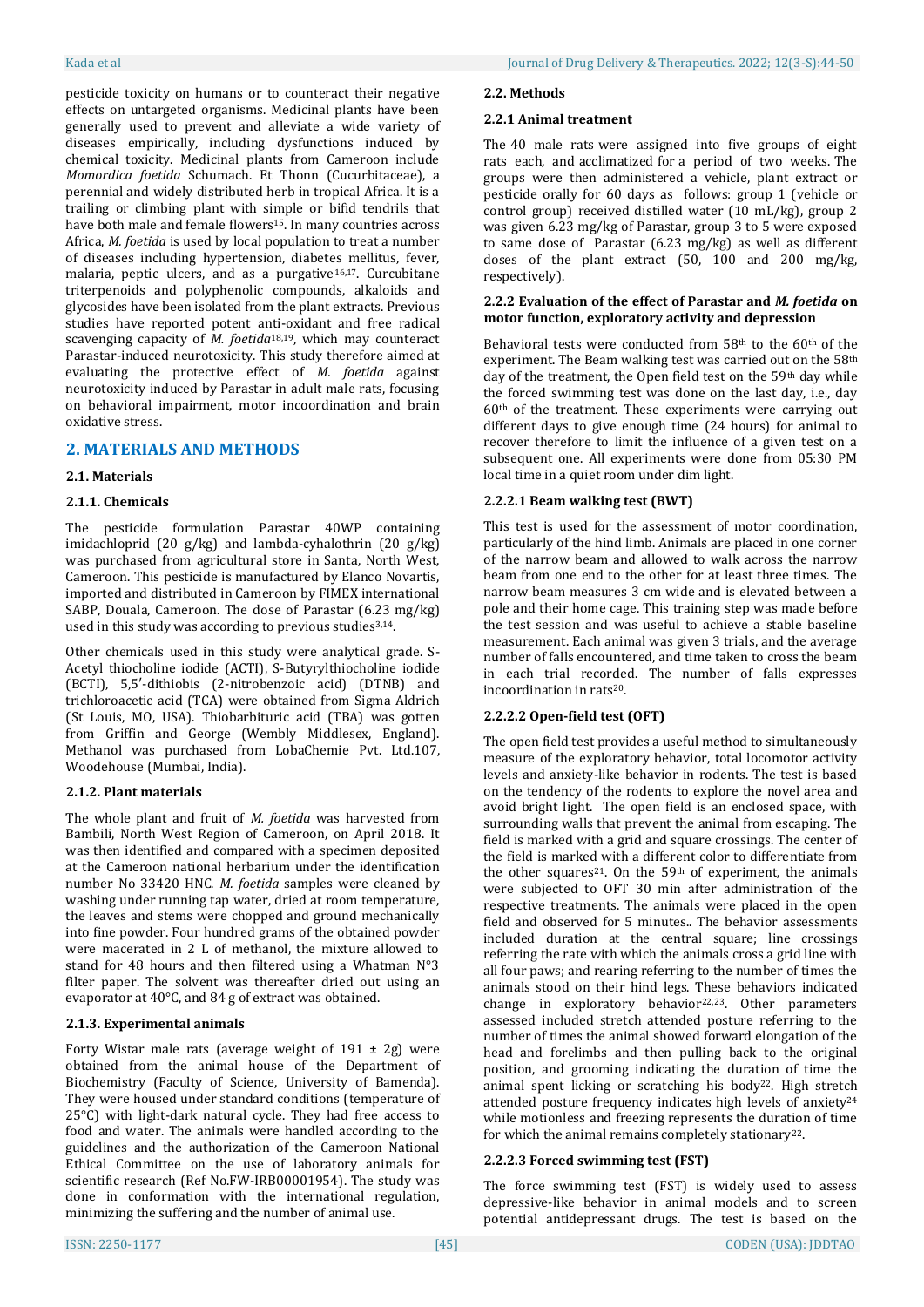principle that animals develop an immobile posture in a nonescapable water filled cylinder25. As reported in 197826, animals were forced to swim individually for 15 minutes in a transparent cylinder filled with water during the pre-test session<sup>26,27</sup>. Twenty four hours later, the rat was forced to swim in the identical condition and environment for 5 minutes and its duration of immobility as well as struggling and swimming were measured. Increased floating is interpreted as a behavioral despair, correlate of negative mood, representing a kind of depression in the animal25.

## **2.2.3 Evaluation of the effect of Parastar and** *M. foetida* **on brain oxidative stress parameters and acetylcholinesterase activity**

After 60 days of exposure to different treatments, animals were anesthetized (using 10 mg/kg diazepam and 50 mg/kg ketamine), sacrificed the brain dissected out and weighed. A 20% of the brain homogenate was then prepared in phosphate buffer (pH 7.2, 50 mM), centrifuged (3000 rpm, 15 min, 4°C) and the supernatant collected and for biochemical analyses.

reduced glutathione (GSH) levels and catalase activity were estimated by the methods of Ellman28, Sinha<sup>29</sup> and Misra and Fridovich30. The tissue concentration of nitrite (a stable oxidized product of nitric oxide) and the acetylcholinesterase activity were also determined as reported by Manfo et al<sup>6</sup>. All enzyme activities were normalized against protein concentrations determined by the method of Gornal et al31.

### **2.2.4 Statiscal analysis**

Data were expressed as mean ± Standard Error of Mean (SEM). The data were analyzed by one-way analysis of variance, and differences between groups assessed using Student–Newman–Keuls' test. Differences were considered statistically significant at p<0.05. All analyses were performed using Graphpad Instat software version 3.10.

## **3. RESULTS**

#### **3.1 The beam walking test**

The effect of co-treatment of Parastar and the methanol extract of *M. foetida* on the parameters of motor coordination on the Beam walking test is presented in table 1. The insecticide significantly (p<0.05) decrease the distance travelled, and turns by rats, while significantly increased the

number of falls/5 min when compared to the vehicle group. But in the dose 100 mg/kg of the methanol extract of *M. foetida* significantly (p<0.05) prevented the increasing number of falls and the decreasing distance travelled induced by Parastar on the beam walking parameters. The other doses (50 and 200 mg/kg) of the methanol plant extract showed sub-protective activity against Parastar -induced negative effects on the investigated behavioural parameters in rats.

## **3.2 Open-field test results**

On the decreasing effect of Parastar on open-field experiment, the presence of the methanol extract of *M. foetida* at all the doses relieved the effects, by inducing a significant increase in the number of center square entries (table 2). When compared with the control group the dose 100 mg/kg of *M. foetida* extract also prevented (p<0.05) Parastar-induced alteration on the center square duration, total distance travelled, number of line crossed, number of rearing against the wall, number of stretch attained posture as well as freezing time experienced by the animals. The grooming duration was not altered by the different treatments.

## **3.3 Forced swimming test results**

Forced swimming test parameters after co-treatment of rats with Parastar and the methanol extract of *M. foetida* are shown in Table 3. Parastar significantly  $(P < 0.01)$  increased (181.52%) immobility time when compared to the vehicle or distilled water. However, concomitant exposure to 6.23 mg/kg insecticide and plant extract at the doses of 100 and 200 mg significantly prevented the immobility time induced by the insecticide with the immobility duration similar to that of the control group. The number of defecation remained similar across different treatments.

#### **3.4 Brain oxidative stress parameters and acetylcholinesterase activity**

As shown in table 4, Parastar significantly reduced  $(P < 0.05)$ glutathion, catalase and actylcholinesterase activity while it increased (P<0.05) nitrites levels when compared to the control group treated with distilled water. These parameters were alleviated by the plant extract of *M. foetida*. It should e noted that the dose 100 mg/kg of *M. foetida* displayed comparable effects with the distilled water treated control rats.

| <b>Table 1:</b> Effect of the co-treatment of Parastar and the methanol extract of <i>M. foetida</i> on the beam walking test parameters |  |
|------------------------------------------------------------------------------------------------------------------------------------------|--|
|------------------------------------------------------------------------------------------------------------------------------------------|--|

| <b>Parameters</b>                                                  | Distance travelled (cm)       | Number of falls/5 min         | Number of turns              |
|--------------------------------------------------------------------|-------------------------------|-------------------------------|------------------------------|
| <b>Treatments</b>                                                  |                               |                               |                              |
| Distilled water (5mL/kg)                                           | $47.13 \pm 1.77$ <sup>a</sup> | $45.65 \pm 2.23$ <sup>a</sup> | $4.77 \pm 0.28$ <sup>a</sup> |
| Parastar $(6.23 \text{ mg/kg})$                                    | $14.38 \pm 3.71c$             | $85.37 \pm 2.56^b$            | $1.25 \pm 0.16c$             |
| М.<br>(6.23)<br>$mg/kg$ )<br>Parastar<br>$+$<br>foetida(50 mg/kg)  | $28.75 \pm 0.25^{\circ}$      | $55.40 \pm 1.67$ c            | $1.62 \pm 0.18$ c            |
| (6.23)<br>М.<br>mg/kg<br>Parastar<br>$+$<br>foetida(100 mg/kg)     | $43.00 \pm 2.83$ <sup>a</sup> | $40.98 \pm 3.07$ <sup>a</sup> | $3.85 \pm 0.17$ <sup>b</sup> |
| Parastar (6.23 mg/kg) + <i>M. foetida</i><br>$(200 \text{ mg/kg})$ | $30.00 \pm 3.45$              | $58.00 \pm 2.48c$             | $2.01 \pm 0.01$ c            |

Values in the table represent means ± standard deviation, n=8 rats per group. Values not sharing a common letter differ significantly with each other (P < 0.05, Student–Newman–Keuls).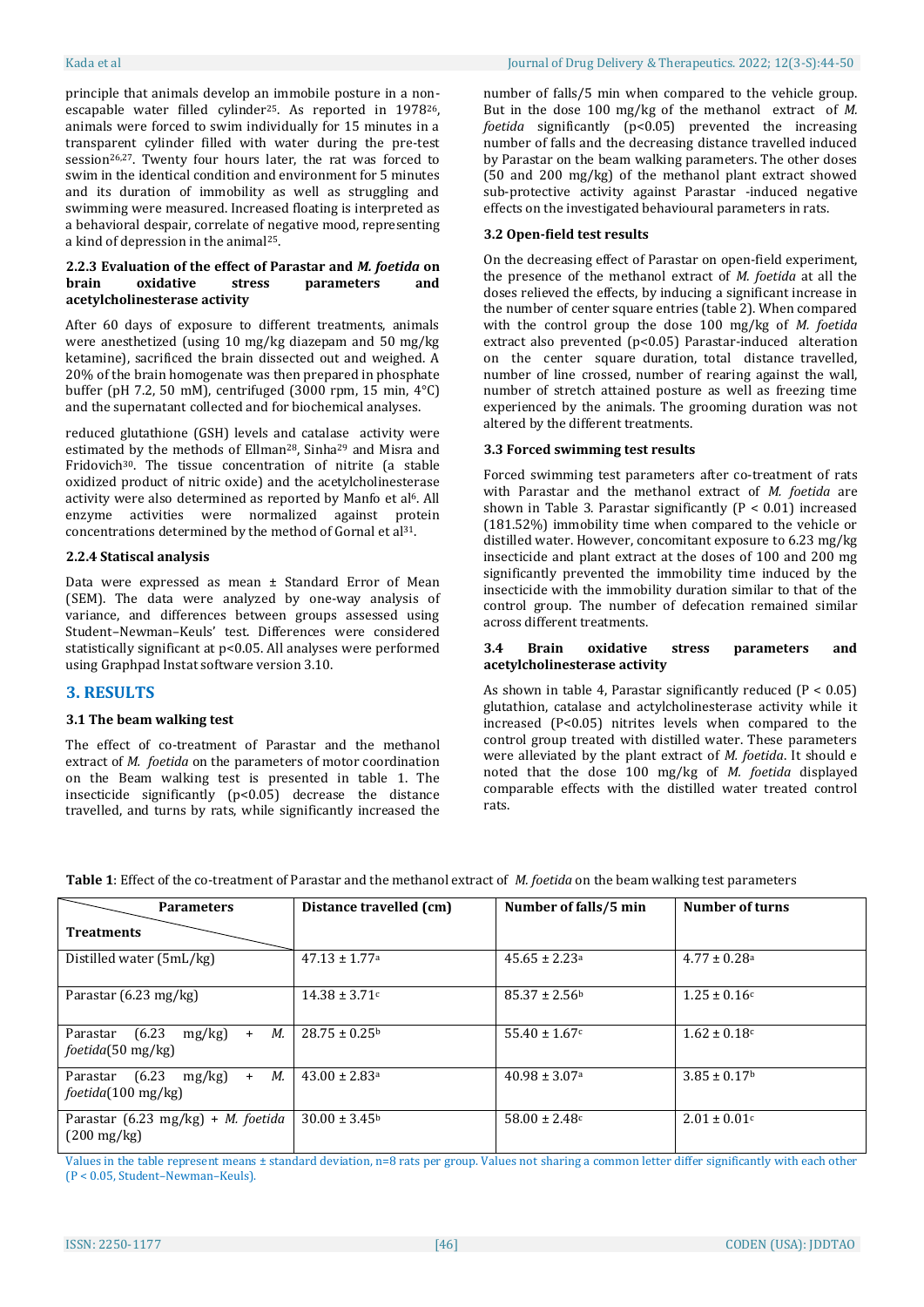**Table 2:** Effect of the co-treatment of Parastar and the methanol extract of *M. foetida* on the open field test parameters.

| Parameters<br><b>Treatments</b>                  | Center<br>square<br>entries   | <b>Duration</b><br>of the<br>center<br>square (s) | Total<br>distance<br>travelled<br>(cm) | <b>Lines</b><br>crossed       | Rearing<br>against the<br>wall | <b>Stretch</b><br>attained<br>posture | Grooming<br>(s) | Freezing<br>time(s)           |
|--------------------------------------------------|-------------------------------|---------------------------------------------------|----------------------------------------|-------------------------------|--------------------------------|---------------------------------------|-----------------|-------------------------------|
| Distilled<br>water (5<br>mL/kg                   | $20.25 \pm 1.16^a$            | $24 \pm 1.02^a$                                   | 340.38±7.45 <sup>a</sup>               | 38.13±0.98ª                   | $15.25 \pm 0.62$ <sup>a</sup>  | $6.76 \pm 0.34$ <sup>a</sup>          | $3.54 \pm 0.13$ | $23.00 \pm 0.19$ <sup>a</sup> |
| Parastar<br>(6.23)<br>mg/kg                      | $6.24 \pm 1.06c$              | $7.13 \pm 0.19c$                                  | 126.92±8.34c                           | $14.25 \pm 0.65$ c            | $6.32 \pm 0.80$ c              | $23.31 \pm 0.71$ c                    | $2.98 \pm 0.16$ | $81.75 \pm 1.00$ c            |
| Parastar +<br>M. foetida<br>$(50 \text{ mg/kg})$ | 17.49±2.75 <sup>a</sup>       | $14.13 \pm$<br>0.29 <sup>b</sup>                  | 319.00±7.22a                           | 23.00±0.33b                   | $6.38 \pm 0.18$ c              | $20.00 \pm 0.53$ c                    | $4.00 \pm 0.27$ | 75.13±1.04b                   |
| Parastar +<br>M. foetida<br>(100)<br>mg/kg       | 23.41±2.34a                   | $28.30 \pm .27a$                                  | 326.75±5.15 <sup>a</sup>               | $35.10 \pm 0.46$ <sup>a</sup> | $16.41 \pm 0.49$ <sup>a</sup>  | $7.50 \pm 0.80$ <sup>a</sup>          | $3.50 \pm 0.28$ | $21.13 \pm 0.85$ <sup>a</sup> |
| Parastar +<br>M. foetida<br>(200)<br>mg/kg       | $17.51 \pm 1.28$ <sup>a</sup> | $20.25 \pm 1.16^a$                                | 324.00±7.79a                           | 21.88±1.52b                   | 13.54±0.37a                    | $8.00 \pm 0.53$ <sup>a</sup>          | $3.63 \pm 0.18$ | $30.25 \pm 0.45$ <sup>a</sup> |

Values in the table represent means ± standard deviation, n=8 rats per group. Values not sharing a common letter differ significantly with each other (P < 0.05, Student–Newman–Keuls).

**Table3**: Effect of the co-treatment of Parastar and the methanol extract of *M. foetida* on forced swimming test parameters.

| <b>Parameters</b>                       |                                |                              |
|-----------------------------------------|--------------------------------|------------------------------|
|                                         | Immobility time (s)            | <b>Number of defecations</b> |
| <b>Treatments</b>                       |                                |                              |
| Distilled water (5mL/kg)                | 71.55±3.23ª                    | $5.75 \pm 0.41$              |
| Parastar $(6.23 \text{ mg/kg})$         | $201.43 \pm 4.87c$             | $5.13 \pm 0.35$              |
| Parastar+ M. foetida (50 mg/kg)         | $118.63 \pm 3.54$ <sup>b</sup> | $4.94 \pm 0.50$              |
| Parastar+ M. foetida (100 mg/kg)        | $68.00 \pm 5.26$ <sup>a</sup>  | $5.25 \pm 0.41$              |
| Parastar+ <i>M. foetida</i> (200 mg/kg) | $65.34 \pm 3.61$ <sup>a</sup>  | $4.88 \pm 0.35$              |

Values in the table represent means ± standard deviation, n=8 rats per group. Values not sharing a common letter differ significantly with each other (P < 0.05, Student–Newman–Keuls).

**Table 4**: Effect of the co-treatment of Parastar and the methanol extract of *M. foetida* on brain oxidative stress parameters and acetylcholinesterase activity

| parameters<br><b>Treatments</b>                                    | <b>GSH</b><br>(mmole/mg protein) | <b>CAT</b><br>(UI/mg protein) | $(\mu M/mL)$<br><b>Nitrites</b><br>of homogenate) | Acetylcholinesterase<br>(UI/mg)<br>activity<br>protein) |
|--------------------------------------------------------------------|----------------------------------|-------------------------------|---------------------------------------------------|---------------------------------------------------------|
| Distilled water (5mL/kg)                                           | $1.75 \pm 0.03$ <sup>a</sup>     | $40.00 \pm 5.64$ <sup>a</sup> | $1.35 \pm 0.07$ <sup>a</sup>                      | $10.55 \pm 1.70$ <sup>a</sup>                           |
| Parastar $(6.23 \text{ mg/kg})$                                    | $0.35 \pm 0.003$ <sup>b</sup>    | $18.00 \pm 4.33$              | $3.15 \pm 0.16$ <sup>b</sup>                      | $3.58 \pm 0.38$ <sup>b</sup>                            |
| Parastar (6.23 mg/kg) + <i>M. foetida</i><br>$(50 \text{ mg/kg})$  | $0.40 \pm 0.02^{\rm b}$          | $16.42 \pm 3.67$              | $1.33 \pm 0.05^{\circ}$                           | $4.05 \pm 2.06^{\circ}$                                 |
| Parastar (6.23 mg/kg) + <i>M. foetida</i><br>$(100 \text{ mg/kg})$ | $1.54 \pm 0.05^{\circ}$          | $36.85 \pm 3.27$ <sup>a</sup> | $1.41 \pm 0.06^{\rm a}$                           | $9.59 \pm 1.26a$                                        |
| Parastar (6.23 mg/kg) + <i>M. foetida</i><br>$(200 \text{ mg/kg})$ | $1.15 \pm 0.02^{\text{a}}$       | $20.38 \pm 4.42$              | $1.29 \pm 0.05^{\circ}$                           | $6.01 \pm 1.33$ <sup>b</sup>                            |

ISSN: 2250-1177 [47] CODEN (USA): JDDTAO Values in the table represent means ± standard deviation (SE), n=8 rats per group. Values not sharing a common letter differ significantly with each other (P < 0.05, Student–Newman–Keuls).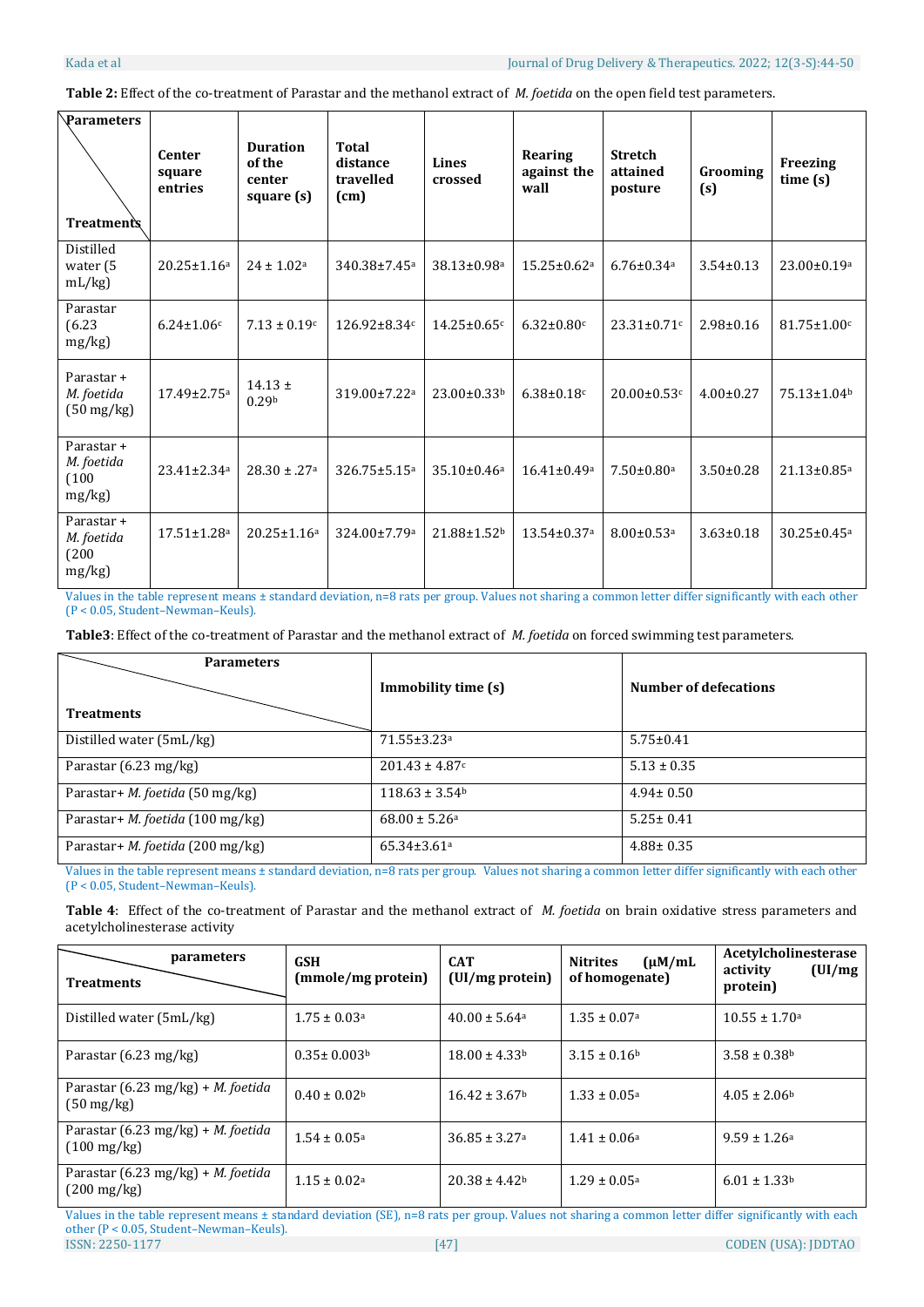## **4. DISCUSSION**

This study was aimed at evaluating the protective effect of the methanol of extract of *M. foetida* on Parastar induced neurotoxicity focusing on behavioral parameters like anxiety, exploration, and depression as well as motor coordination and balance.

The beam walking assay helps assessing the status of motor coordination and balance32. Subchronic exposure of rats to Parastar resulted into decreased distance travelled, number of foot slip and number of animal turns compared to the control group. These results suggest that the pesticide alter motor coordination and balance in the rats. Similar results were previously reported by Kada et al3. Interestingly, the motor incoordination induced by Parastar was prevented by *M. foetida* extract, suggesting that the extract contains bioactive compounds with protective potentials vis-à-vis of Parastarinduced neurotoxicity. This result is similar to results of Abdel-Tawab al<sup>33</sup> who reported the protective effect of ethanolic extract of Grape Pomace against the adverse effects of Cypermethrin pesticide on weanling female rats. The current report is an evidence of increasing reports stating protective effect of some medicinal on neurotoxicity34,35.

Anxiety is a state of uncomfortable feelings, nervousness or worry characterized by unpleasant and uncomfortable feelings of inner turmoil, often accompanied by nervous behavior such as pacing back and forth, somatic complaints, and rumination. Anxiety is amongst the most common psychiatric disorders36. The OFT has been appropriate for evaluation of the basal activity in rodents as well as its evolution in response to novelty or to an anxiety-inducing environment, pharmacological treatment, lesions or genetic modification37. The number of center square entries, duration in the center square and the number of line crossed and rearing were all dropped in Parastar-exposed animals. These parameters measure exploratory behavior and anxiety and their low frequency indicate low exploratory and high anxiety induced by the insecticide<sup>24,34,3</sup>. Treatment of animals with Parastar also significantly increases other anxiety related parameters such as stretch attained posture. Consistently, previous investigation demonstrated that Parastar induced anxiety-like behaviour in rats<sup>38,3</sup>. Similarly, de Souza<sup>39</sup> reported the anxiogenic effects of fenvalerate, a type II pyrethroid insecticide chemically composed of α cyano-3 phenoxybenzyl α-(4-chlorophenyl) isovalerate. Administration of the methanol extract of *M. foetida* effectively prevented the changes induced by Parastar in animals. This result suggests that the methanol extract of *M. foetida* contained active ingredient able to protect against Pararstarinduced behavioral changes. The *M. foetida* active ingredients prevent anxiety probably by enhancing the response to GABA or facilitating the opening the GABAA-activated chloride channels.

Depression is a health condition characterized in a particular great sadness, feeling of hopelessness (depressed mood), loss of motivation and decision-making faculties, decrease in the feeling of pleasure, eating and sleep disorders, morbid thoughts and the feeling of having no value as an individual. It is generally associated with decreased functional aminedependent synaptic transmission40. The immobility displayed by rats in the forced swimming test reflects a state of despair or lower mood, which is characterized depressive disorders in humans<sup>41</sup>. The immobility time increased following Parastar exposure, suggesting a depressive-like effect induced by this pesticide. Aldridge et al<sup>42</sup> obtained similar results following exposure of rats to the insecticide Chlorpyrifos suggesting a behavioral alterations and development of depression-like symptoms in rats. The methanol extract of *M. foetida* has

counteracted the depressive-like symptoms induced by Parastar in rats suggesting its possible richness in bioactive constituents able to protect amine-dependent neurons implicated in the process of depression. This dysfunction and other related neurological disorders are generally caused by oxidative stress<sup>43,44</sup> that was also investigated.

Oxidative stress is by far responsible for several neurotoxic and neurological pathologies, including Parkinson's disease, epilepsy, depressive disorders and Alzheimer's disease<sup>11,45</sup>. Parastar has significantly decreased brain level of reduced glutathione, the activity of catalase and increased level of nitrites. Glutathione is a pseudo-tripeptide formed by the condensation of glutamic acid, cysteine and glycine. Glutathione in reduced form is the major antioxidant in cells, protecting them from free radicals. On the other hand, the brain is particularly susceptible to oxidative insults and its antioxidant defense system is dependent on its GSH content. Low levels of GSH are associated with neurodegenerative diseases such as multiple sclerosis, Alzheimer's disease, Parkinson's disease and others<sup>46</sup>. Catalase is a hemecontaining tetrameric enzyme with the potential to directly dismutate the highly oxidant molecule  $H_2O_2$  into  $H_2O$  and  $O_2$ . This enzyme is indispensable for reactive oxygen species detoxification during oxidative stress conditions <sup>47</sup>, while nitrite is the stable metabolites of NO48, implicated in the generation of free radicals and oxidative damage in brain. Notably, NO has been proposed to play a role in the neurotoxic actions of glutamate and trans-synaptic regulation, as well as in learning and memory processes<sup>48</sup>. As all these parameters were altered in the rats exposed to Parastar, it can be suggested that the neurotoxic effects of the pesticide formulation occur at least in part through oxidative stress in brain. More importantly, all investigated oxidative stress parameters were maintained by the *M. foetida* extract at the levels close to that of the control animals receiving the vehicle. This implies that the plant extract, thanks to its antioxidant properties19, could protect against neurotoxicity of Parastar.

Acetylcholine is neurotransmitter that plays a very vital roles in the central and peripheral nervous systems. In the central nervous system, it ensures the transfer of signals between neurons while in the peripheral nervous system, it relays nerve impulses to the muscles<sup>49</sup>. The action of this neurotransmitter is however terminated by the hydrolysis by the enzyme acetylcholinesterase ending impulse transmission49. In the current study, Parastar significantly inhibited acetylcholinesterase activity in animals, an effect that can lead to behavioral, cognitive and motor dysfunctions. This could then be an additional mechanism of the neurotoxicity of Parastar in rats. Administration of the methanol extract of *M. foetida* significantly alleviated the inhibitory effect of Parastar on acetylcholinesterase activity. The dose 100 mg/kg of plant extract showed better preventive effect against Parastar-induced neurotoxicity in all investigated parameters, as compared to the higher dose. This is referred to as hormesis, i.e., a biphasic dose response of *M. foetida* extract characterized by a low dose beneficial effect and a high dose inhibitory or toxic effect. Similar observations have been made in previous studies<sup>50,51</sup>.

In conclusion, results from this study suggest that *M. feotida* methanol extract prevented anxiety-like behavior, depressivelike behavior, motor incoordination and brain oxidative stress induced by Parastar in rats. This protective effect may be attributed to the antioxidant properties and the maintenance of acetylcholinesterase activity, at least in part. However, the current findings suggest further neuro-chemical, histological and neurohistochemical studies to better elucidate the action mechanism of both Parastar and the methanol extract of *M. feotida*.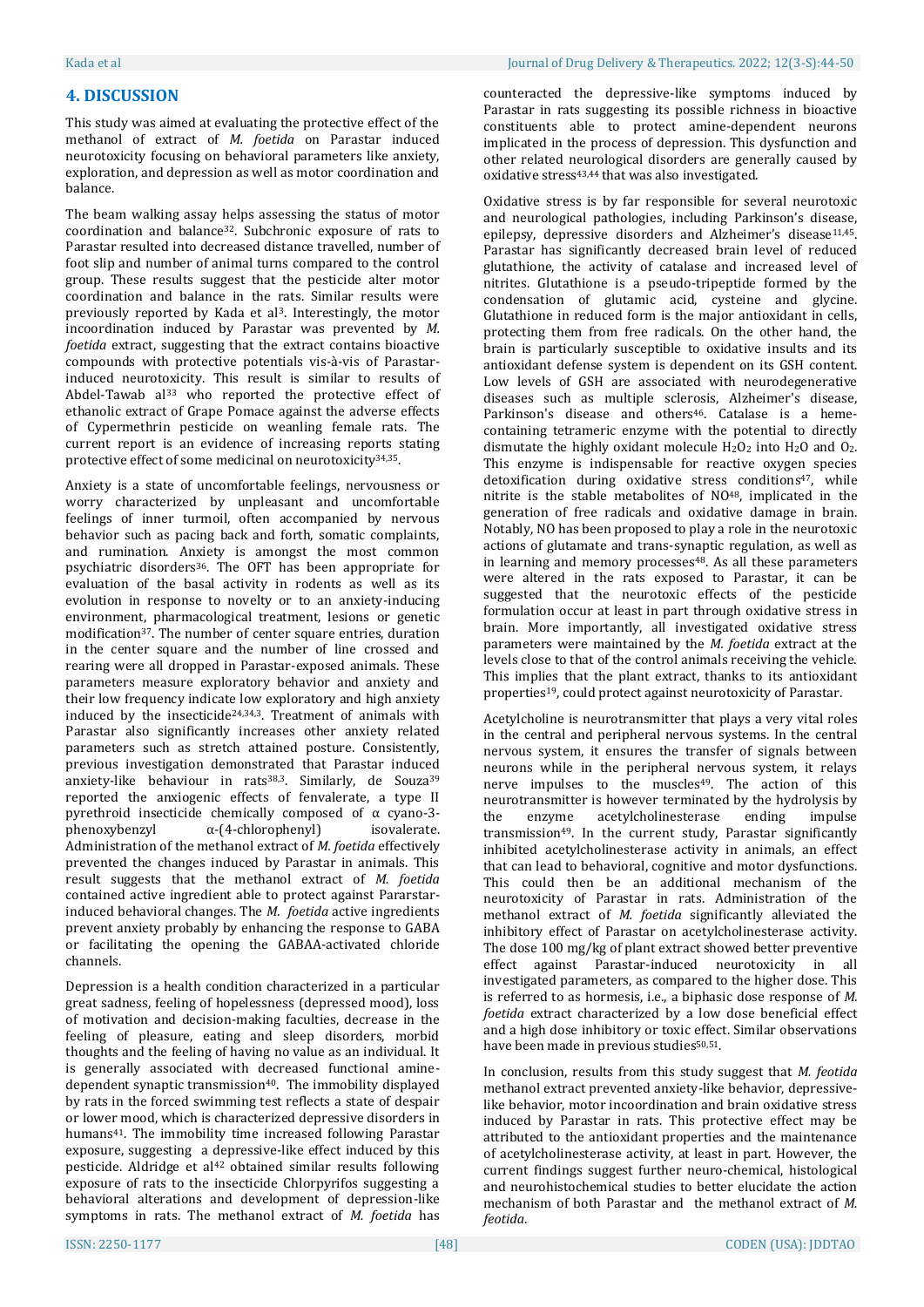## **Acknowledgements**

The authors gratefully acknowledged the graduate student Ahmad Yaya, Stanley Tashi for their assistance in conducting the experiments.

## **Conflict of Interests**

The authors have non-financial interests to disclose

#### **REFERENCES**

- 1. Sharma RK, Setia PSA, Sharma AK. Insecticides and Ovarian Functions. Environ Mol Mutagen. 2020; 61(3):369-392. https://doi:10.1002/em.22355. (2020).
- 2. Jayaraj R, Megha P, Sreedev P. Organochlorine pesticides, their toxic effects on living organisms and their fate in the environment. Interdiscipl Toxicol. 2016; 9(3-4):90–100. https://doi:10.1515/intox-2016-0012.
- 3. Kada SA, Nantia AE, Pascal Manfo TFP, Toboh RT, Essame AR, Adaibum S Moundipa FP, Kamtchouing Pierre. Subchronic administration of Parastar insecticide induced behavioral changes and impaired motor coordination in male Wistar rats. Drug Chem Toxicol. 2022; 45(1):426-434. https://doi.org/10.1080/01480545.2019.1709491.
- 4. Yadav H, Kumar R, Sankhla MS. Residues of Pesticides and Heavy Metals in Crops Resulting in Toxic Effects on Living Organism. J Seybold rep. 2020; 15(7):1527-1541. https://doi:10.13140/RG.2.2.24806.65609.
- 5. Manfo FPT, Mboe SA, Nantia EA, Ngoula F, Telefo PB, Moundipa PF, Cho-Ngwa F. Evaluation of the effects of agropesticides exposure on the liver and kidney function in farmers from Buea, Cameroon. Toxicol. 2020: Article ID 2305764. https://doi.org/10.1155/2020/2305764.
- 6. Manfo FPT, Suh CF, Nantia EA, Moundipa PF, Cho-Ngwa F. Occupational use of agrochemicals results into inhibited cholinesterase activity and altered reproductive hormone levels in male farmers from Buea, Cameroon. Toxicol Res (Camb). 2021; 10(2):232-248., https://DOI: 10.1093/toxres/tfaa113.
- 7. Monat-Descamps C., Frederic Deschamps F. Nervous system disorders induced by occupational and environmental toxic exposure. Open J Prev Med. 2012; 2(3):272-278. https://doi:10.4236/ojpm.2012.23039.
- 8. Ghasemi E, Azad NG, Tondar M, Parirokh P, Aval SF. Tracking the footprint of pesticides in Alzheimer's disease. JSIN. 2015; 1(1):14-19. https://doi: 10.15761/JSIN.1000104.
- 9. Maes M, Galecki P, Chang YS, Berk M. A review on the oxidative and nitrosative stress (O&NS) pathways in major depression and their possible contribution to the (neuro) degenerative processes in that illness. Prog Neuropsychopharmacol Biol Psychiatry. 2011; 35(3):676–692. https://doi: 10.1016/j.pnpbp.2010.05.004. Epub 2010 May 12.
- 10. Gawryluk JW, Wang JF, Andreazza AC, Shao L, Young LT. Decreased levels of glutathione, the major brain antioxidant, in post-mortem prefrontal cortex from patients with psychiatric disorders. Int J Neuropsychopharmacol. 2011; 14(1):123–130. https://doi: 10.1017/S1461145710000805.
- 11. Salim S. Oxidative stress and the central nervous system. J Pharmacol Exp Ther. 2017; 360(1):201-205. https://doi:10.1124/jpet.116.237503.
- 12. Nantia EA, Manfo TFP, Sonchieu J, Choumessi TA, Bopuwouo RH, Kakwang FI, Fru LD, Kenfack A. Effect of agrochemicals use on total phenolic compounds and flavonoid content in aromatic fresh herbs from Santa (Cameroon). Acad J Agric Res. 2017; 5:018-027.
- 13. Sonchieu J, Ngassoum MB, Nantia AE, Laxman PS. Pesticide applications on some vegetables cultivated and health implications in Santa, North West-Cameroon. SSRG-IJAES. 2017; 4(2):39-46. https://Doi:10.14445/23942568/IJAES-V4I2P108.
- 14. Nantia EA, Kada SA, Manfo FPT, Nehemiah NT, Kaghou MM, Mbouobda DH, Kenfack A. Parastar insecticide induced changes in

reproductive parameters and testicular oxidative stress biomarkers in Wistar male rats. Toxicol Ind Health. 2018a; 34(7):499-506. https://doi:10.1177/0748233718761699. Epub 2018 May 7.

- 15. Oloyede OI, Aluko OM. Deterrmination of of antioxidant potential of Momordica foetida leaf extract on tissue homogenate . Sci. Med. Clin. Trials. 2012; Article ID sjmct-225. https://doi: 10.7237/sjmct/225.
- 16. Jeffrey C. Cucurbitaceae. In: Milne-Redhead, E. & Polhill, R.M. (Editors). Flora of Tropical East Africa. Crown Agents for Oversea Governments and Administrations, London, United Kingdom. 1967; 157 pp.
- 17. Froelich S, Onegi B, Kakooko A, Siems K, Schubert C, Jennet-Siems K. Plant traditionally used against malaria: phytochemical and pharmacological investigation of Momordica foetida. Rev Bras Farmacogn. 2007; 17(1):01-07. https://doi.org/10.1590/S0102- 695X2007000100002.
- 18. Acquaviva RL, Diacmo C, Vanella L, Sandangelo R, Sorrienti V, Barbagallo L, Genovese C, Mastrojeni S, Ragusa S, Iauk L. Antioxidant activity of extracts of Momordica foetida schumach et Thonn. Molecules. 2013; 18(3):3241-3249. https://doi: 10.3390/molecules18033241.
- 19. Nantia AE, Soh D, Choumessi TA, Ngum NNM, Chi HAN, Kenfack A. In vitro antioxidant properties of the methanol extracts of the whole plant and fruit of Momordica foetida (Cucurbitaceae). Pharm Chem J. 2018b; 5:117-125.
- 20. Gonzalez-Usano A, Cauli O, Agusti A, Felipo V. Pregnenolone sulphate restores the glutamate-nitric oxide-cGMP pathway and extracellular GABA in cerebellum and learning and motor coordination in hyperammonemic rats. ACS Chem Neurosci. 2014; 5(2): 100–105. https://doi:10.1021/cn400168y.
- 21. Prut L, Belzung C. The open field as a paradigm to measure the effects of drugs on anxiety-like behaviors: a review. Eur J Pharmacol. 2003; 463(1-3):3-33. https://doi:10.1016/s0014- 2999(03)01272-x.
- 22. Brown RE, Corey SC, Moore AK. Differences in measures of exploration and fear in MHC-congenic C57BL/6J and B6-H2K mice. Behav Genet. 1999; 29(4):263-271. https://doi: 10.1023/a:1021694307672.
- 23. Mota VG, Carvalho FL, Morais LCSL, Bhattacharyya J, Almeida RN, Alencar JL. Antinociceptive activity of the chloroform fraction of *Dioclea virgate* (Rich.) Amshoff (Fabaceae) in mice. Biomed Res Int. 2011; Article ID 342816. https://doi: 10.1155/2011/342816.
- 24. Blanchard DC, Griebel G, Blanchard RJ. Mouse defensive behaviors: Pharmacological and behavioral assays for anxiety and panic.<br>Neurosci Biobehav Rev. 2001; 25(3):205-218.  $25(3):205-218.$ https://doi:10.1016/s0149-7634(01)00009-4.
- 25. Wagnat WW, Omar AE, Gamal EA. Screening for antidepressant, sedative and analgesic activities of novel fused thiophene derivatives. Acta Pharm. 2008; 58:1–14. https://doi: 10.2478/v10007-007-0041-5.
- 26. Porsolt RD, Bertin A, Jalfre M. Behavioral despair in mice: a primary screening test for antidepressants. Arch Int Pharmacodyn Ther. 1977; 229(2):327–336. PMID: 596982.
- 27. Bhattacharya SK, Satyan KS, Ramanathan M. Experimental methods for evaluation of psychotropic agents in rodents: II-Antidepressants. Indian J Exp Biol. 1999; 37(2):117 23. PMID: 9357158.
- 28. Ellman GL. Tissue sulfhydryl groups. Archives of .Biochemistry. Biophysics. 1959; 82(1):70-77. https://doi: 10.1016/0003- 9861(59)90090-6.
- 29. Sinha K. Colorimetric assay of catalase. Anal Biochem. 1972; 47(2):389-394. https://doi: 10.1016/0003-2697(72)90132-7.
- 30. Misra HP, Fridovich I. The generation of superoxide radical during the autoxidation of hemoglobin. J Biol Chem. 1972; 247(21):6960– 6962. PMID: 4673289.